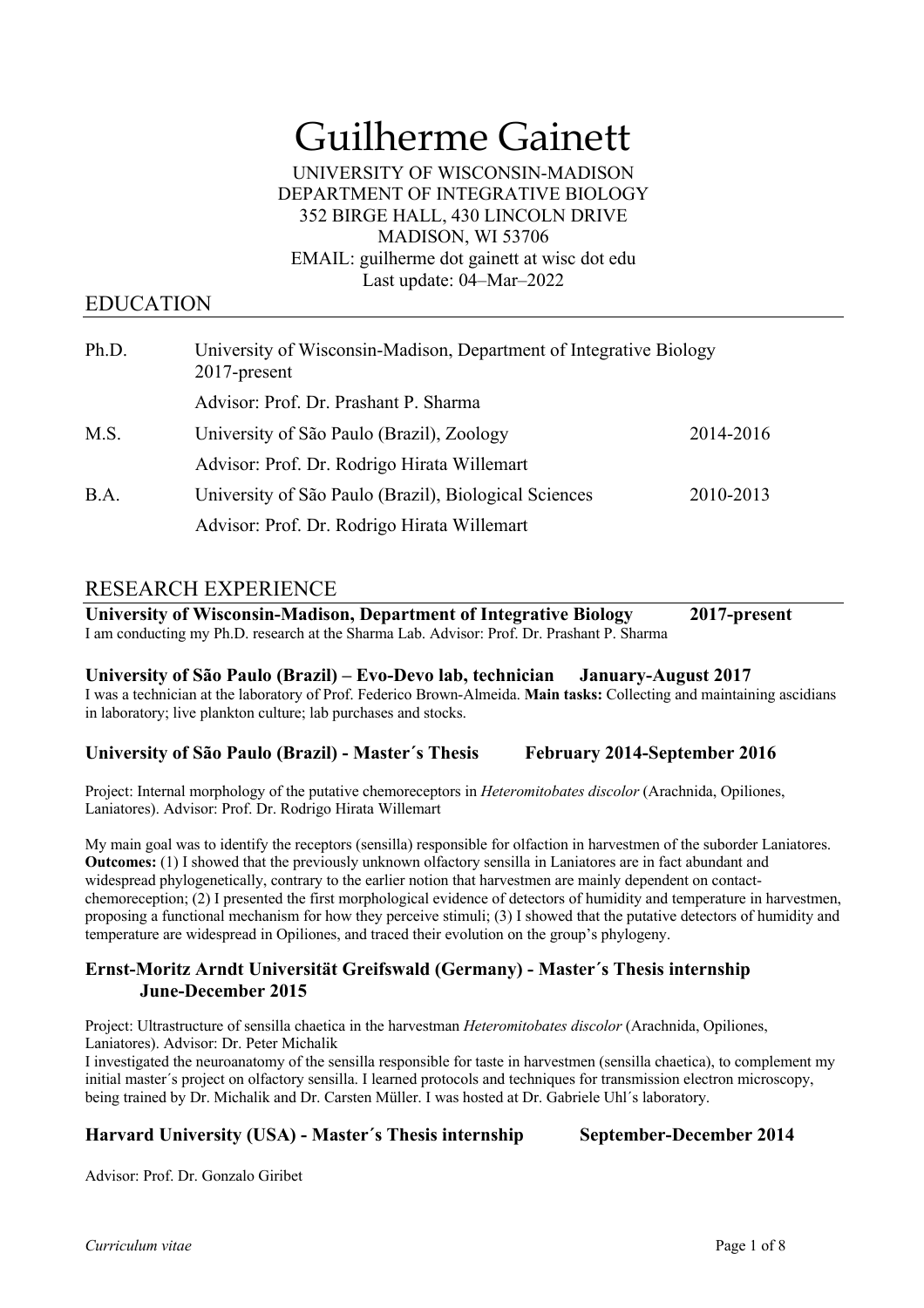I intensively collected scanning electron microscopy data for the main master´s project, interacting with PhD students and Post-docs, which greatly helped me with ideas and solutions for my project. With Dr. Prashant Sharma, I worked on the description of 4 harvestmen species, which are currently being prepared for publication with him and Dr. Giribet.

#### **University of São Paulo (Brazil) - 2nd Undergraduate Research Project October 2012-July 2013**

Project: Sensilla basiconica and falciform hair in Gonyleptoidea (Laniatores, Opiliones): Is there sexual dimorphism in different families? Advisor: Prof. Dr. Rodrigo Hirata Willermart

I comparatively investigated sexual dimorphisms in two sensory structures in harvestmen (sensilla basiconica, falciform hairs), to get clues about their function and their utility for systematics. The outcomes of this project set the ideas to write my master´s thesis project, on the evolution of sensory structures in harvestmen and raised hypothesis that I would later test in my master.

#### **Harvard University (USA) - 1st Undergraduate Research Project internship April-July 2012**

Advisor: Prof. Dr. Gonzalo Giribet and former PhD student Prashant P. Sharma (Assistant Prof., University of Wisconsin-Madison)

I conducted part of data collection and analysis of my first scientific initiation project started in Brazil. I gained experience with operating the scanning electron microscope, coding morphological characters and general systematics of Opiliones (Arachnida).

#### **University of São Paulo (Brazil) - 1st Undergraduate Research Project August 2011-July 2012**

Project: Evolution of tarsal cuticular structures in Laniatores (Arachnida, Opiliones). Advisor: Prof. Dr. Rodrigo Hirata Willemart

We studied glandular openings and sensory structures as a new source of morphological characters for the systematics of Opiliones largest suborder (Laniatores). I employed scanning electron microscopy to sample the legs of species in 27 of the 30 known families and defined 3 new morphological characters. We showed that this character system is very informative (high phylogenetic signal, independent), and a source of new synapomorphies for delimiting superfamilies.

#### SCIENTIFIC PRODUCTS

#### **Peer-Reviewed Papers**

- 17. \*Gainett, G., \*†Crawford, A. R., †Klementz, B. C., †So, C., Baker, C. M., Setton, E. V. W., Sharma, P. P. (2022) Eggs to longlegs: Embryonic development of the harvestman *Phalangium opilio* (Opiliones), an emerging model arachnid. *Frontiers in Zoology* 19, 11. https://doi.org/10.1186/s12983-022-00454-z (\*co-first author; <sup>†</sup>undergraduate co-author)
- 16. Ballesteros, J. A., Santibáñez-López, C. E., Baker, C. M., Benavides, L. R., Cunha, T. J., **Gainett, G.**, Ontano, A. Z., Setton, E. V. W., Arango, C. P., Gavish-Regev, E., Harvey, M. S., Wheeler, W. C., Hormiga, G., Giribet, G., Sharma, P. P. (2022) Comprehensive species sampling and sophisticated algorithmic approaches refute the monophyly of Arachnida. *Molecular Biology and Evolution* 39(2):msac021 [Featured in the New York Times] (preprint: https://doi.org/10.1101/2021.08.16.456573)
- 15. \* **Gainett, G.**, \* González, V. L., Ballesteros, J. A., Setton, E. V. W., Baker, C. M., Gargiulo, L. B., Santibáñez-López, C. E., Coddington, J. A., Sharma, P. P. (2021). The genome of a daddy-long-legs (Opiliones) illuminates the evolution of arachnid appendages. *Proceedings*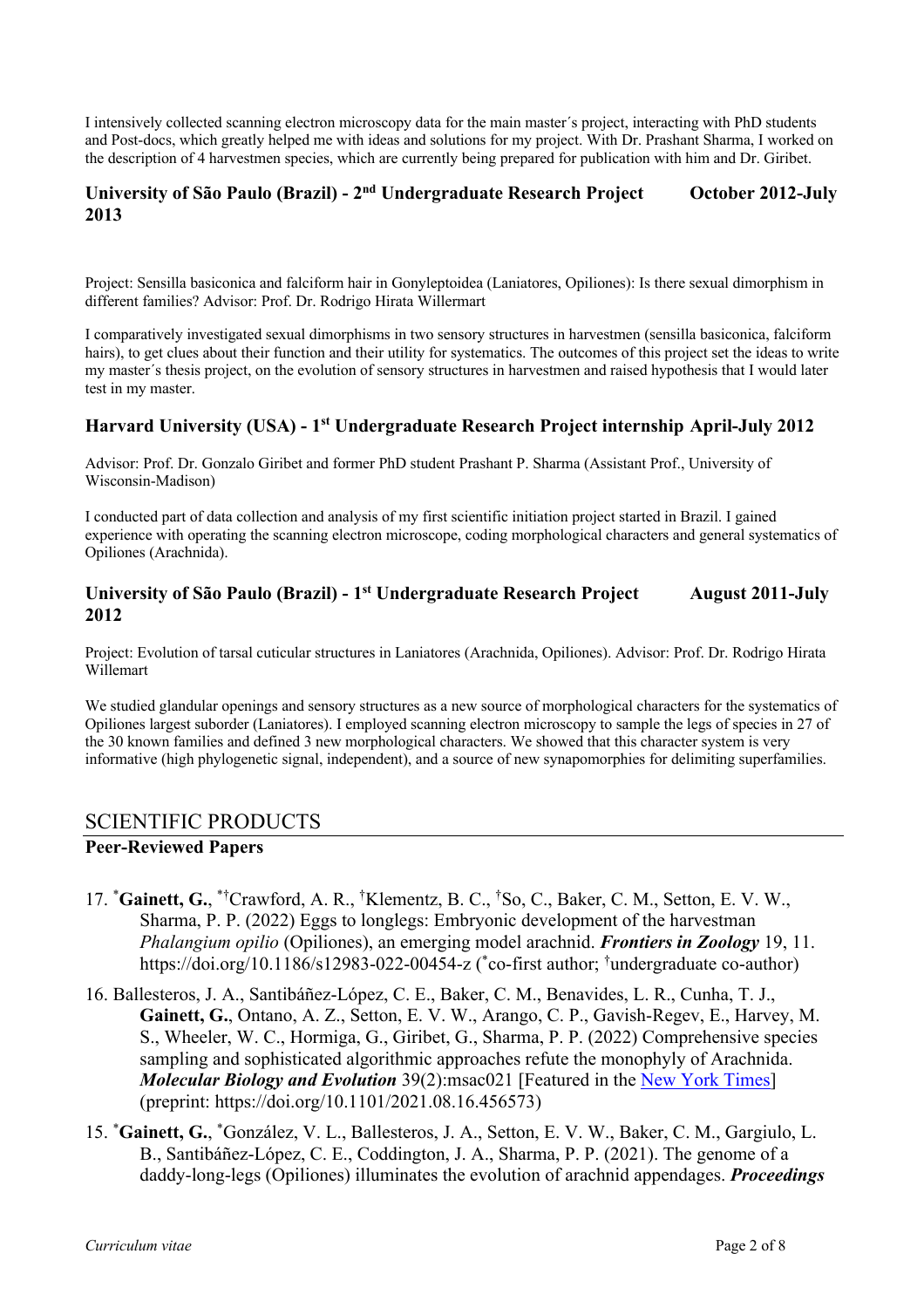## *of the Royal Society B: Biological Sciences*, 288: 20211168.

https://doi.org/10.1098/rspb.2021.1168. \*co-first author (preprint: http://doi.org/10.1101/2021.01.11.426205) [Featured on the journal cover] [Featured in Science, Nature, The New York Times, The Atlantic, National Public Radio, New Scientist, CNET]

- 14. Ontano, A. Z., **Gainett, G.**, Aharon, S., Ballesteros, J. A., Benavides, L. R., Corbett, K. F., Gavish-Regev, E., Harvey, M. S., Monsma, S., Santibáñez-López, C. E., Setton, E. V. W., Zehms, J. T., Zeh, J. A., Zeh, D. W., Sharma, P. P. (2021) Taxonomic sampling and rare genomic changes overcome long-branch attraction in the phylogenetic placement of pseudoscorpions. *Molecular Biology and Evolution*, 36(6), 2446–2467.
- 13. \* Ballesteros, J. A., \* Setton, E. V. W, Santibáñez López, C. E, Arango, C. P., Brenneis, G., Brix, S., Cano-Sánchez, E., Dandouch, M., Dilly, G. F., **Gainett, G.**, McAtee, S., McIntyre, L., Moran, A. R., Moran, R., López-González, P., Williamson, C., Woods, H. A., Wheeler, W. C., Sharma, P. P. (2021) Phylogenomic resolution of sea spider diversification through integration of multiple data classes. *Molecular Biology and Evolution*, 38(2), 686–701. http://doi.org/10.1093/molbev/msaa228; \*co-first author [Featured in Science]
- 12. \* **Gainett, G.**, \* Ballesteros, J.A., Kanzler, C.R., Zehms, J.T., Zern, J.M., Aharon, S., Gavish-Regev, E., Sharma, P. P. (2020) Systemic paralogy and function of retinal determination network homologs in arachnids. *BMC Genomics* 21, 811. https://doi.org/10.1186/s12864- 020-07149-x. \*co-first author (preprint: https://doi.org/10.1101/2020.04.28.067199).
- 11. **Gainett, G**., Willemart, R. H., Giribet, G., Sharma, P. P (2020) Convergent evolution of sexually dimorphic glands in an amphi-Pacific harvestmen family. *Invertebrate Systematics* 34, 871– 892.
- 10. **Gainett, G**., Sharma, P. P. (2020) Genomic resources and toolkits for developmental study of whip spiders (Amblypygi) provide insights into arachnid genome evolution and antenniform leg patterning. *EvoDevo* 11, 18. https://doi.org/10.1186/s13227-020-00163-w
- 9. Segovia, J. M., **Gainett, G.**, Willemart, R. H. (2020) Predatory behavior and sensory morphology of the whip spider *Charinus asturius* (Arachnida: Amblypygi). *Journal of Ethology* 38, 273– 280. https://doi.org/10.1007/s10164-020-00648-0
- 8. Alegre-Barroso, A., **Gainett, G.,** Giribet, G. (2019) Two new species of the genus *Manahunca* Šilhavý, 1973 (Opiliones: Biantidae) from eastern Cuba, with the redescription of its type species and a survey of male glands in Stenostygninae. *Zootaxa***,** v. 4686, n. 1, p. 83–111.
- 7. Aharon, S., Ballesteros, J. A., Crawford, A. R., **Gainett, G.**, Friske, K., Langford, B., Santibáñez López, C. E., Ya'aran, S., Gavish-Regev, E., Sharma, P. P. (2019) The anatomy of an unstable node: A Levantine relict precipitates phylogenomic dissolution of higher-level relationships of the armored harvestmen (Arachnida: Opiliones: Laniatores). *Invertebrate Systematics* 33, 697–717.
- 6. **Gainett G.**, Sharma, P. P., Fernandes, N., Pinto-da-Rocha, R., Giribet, G., Willemart, R. H. (2019) Evolution of a sensory cluster on the legs of Opiliones (Arachnida) informs multi-level phylogenetic relationships. *Zoological Journal of the Linnean Society* 187, 143–165.
- 5. **Gainett, G**., Sharma, P. P., Giribet, G., Willemart, R. H. (2018) The sensory equipment of a sandokanid: an extreme case of tarsal reduction in harvestmen (Arachnida, Opiliones, Laniatores). *Journal of Morphology* 279, 1206-1223.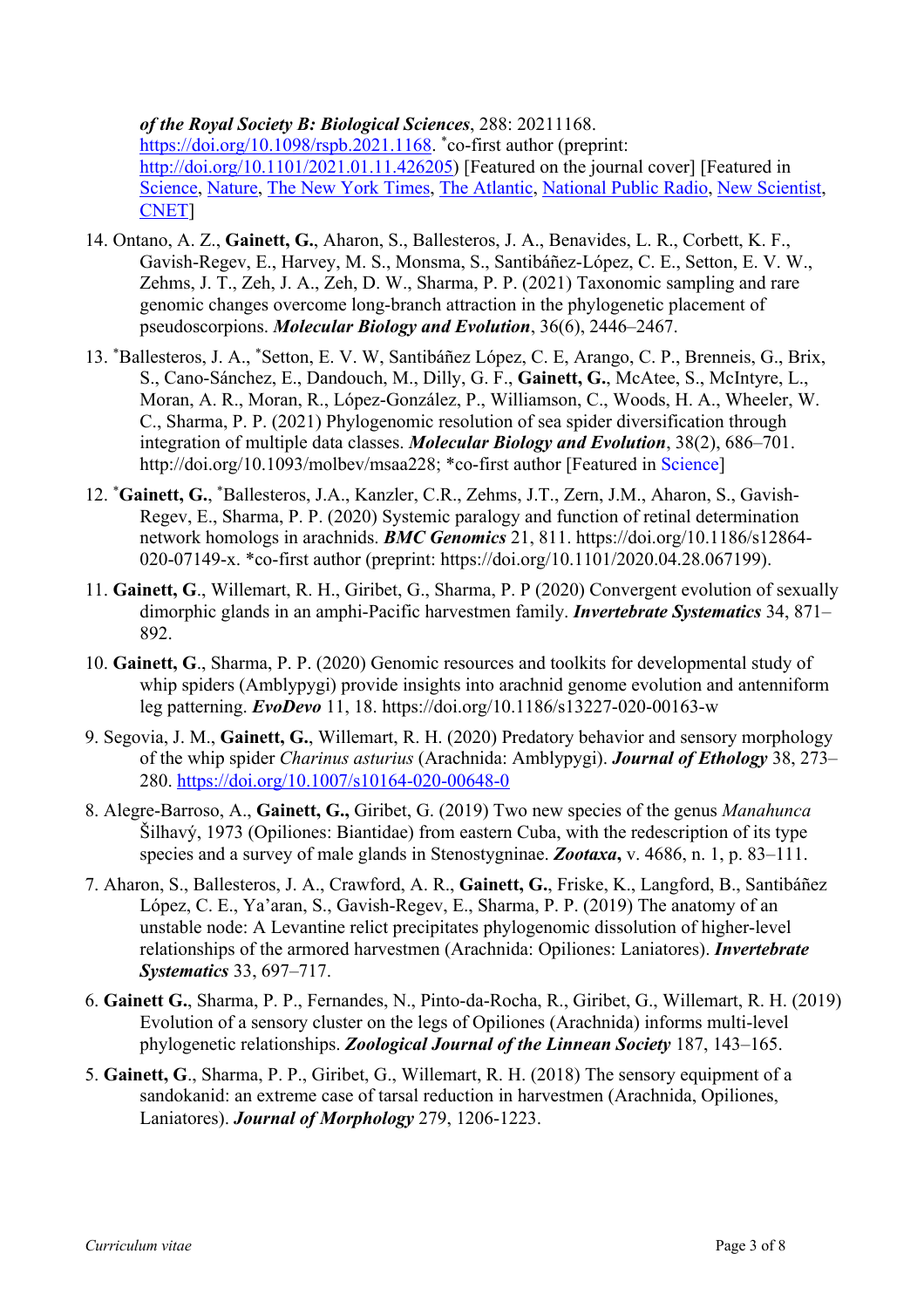- 4. **Gainett, G**., Sharma, P. P., Giribet, G., Willemart, R. H. (2018) Putative adhesive setae on the walking legs of the Paleotropical harvestman *Metibalonius* sp. (Arachnida: Opiliones: Podoctidae). *Journal of Arachnology* 46, 62-68.
- 3. **Gainett, G**., Michalik, P., Müller, C. H. G., Giribet, G., Talarico, G., Willemart, R. H. (2017) Putative thermo-/hygroreceptive tarsal sensilla on the sensory legs of an armored harvestman (Arachnida, Opiliones). *Zoologischer Anzeiger* 270, 81-97. [**cover article**]
- 2. **Gainett, G**., Michalik, P., Müller, C. H. G., Giribet, G., Talarico, G., Willemart, R. H. (2017) Ultrastructure of chemoreceptive tarsal sensilla in an armored harvestman and evidence of olfaction across Laniatores (Arachnida, Opiliones). *Arthropod Structure and Development* 46 (2), 178-195.
- 1. **Gainett, G**., Sharma, P. P., Pinto-da-Rocha, R., Giribet, G. & Willemart, R. H. (2014) Walk it off: Predictive power of appendicular characters toward inference of higher-level relationships in Laniatores (Arachnida: Opiliones). *Cladistics* 30 (2), 120-138. [**cover article**]

#### **In press**

Santibáñez López, C.E., Aharon, S., Ballesteros, J.A., **Gainett, G.**, Baker, C. M., González-Santillán, E., et al. (in press). Phylogenomics of scorpions reveal a co-diversification of scorpion mammalian predators and mammal-specific sodium channel toxins. Systematic Biology. Pre-print: bioRxiv, 2020.11.06.372045.

### **In review**

### **Book Chapter**

**Gainett, G.**, Montesinos, R., Dias, P.H.S. Metodologia da Inferência Filogenética [*Methods in Phylogenetic Inference*] (2017). *In* Tópicos de Pesquisa em Zoologia. Beneti, J., Montesinos, R., Giovannetti, V. Eds. Instituto de Biociências, Universidade de São Paulo, São Paulo, 198p. ISBN: 978-85-85658-72-4

#### **Invited talks**

2021 Universidade Federal do Piauí (UFPI) and Rede de Aracnologia Emergente Latina (RAEL), outreach virtual course "Aracnologia"; "Filogenômica e Evo-Devo". [October 2021] 2021 Museo Argentino de Ciências Naturales (MACN) seminar; "Estruturas sensoriais em artrópodes em geral e em Opiliones" [August 2021].

2020 Arthropoda Happy Hour, Grupo de Estudo de Artrópodes da Amazônia (GEAA), virtual webinar; "Evo-devo em Amblypygi: cavernas, irmãos cegos e os bebês de Weygoldt" [July 2020].

#### **Presentations in Scientific Conferences**

| Society for Developmental Biology $80th$ meeting (one poster)<br>2021<br>Society for Integrative and Comparative Biology meeting; SICB 2021 (one talk)<br>2021<br>VI Congreso Latinoamericano de Aracnología, Buenos Aires, virtual (one talk)<br>2020<br>AAS Virtual Summer Symposium (one talk)<br>2020 | 2022 | Society for Integrative and Comparative Biology meeting; SICB 2022 (one poster) |
|-----------------------------------------------------------------------------------------------------------------------------------------------------------------------------------------------------------------------------------------------------------------------------------------------------------|------|---------------------------------------------------------------------------------|
|                                                                                                                                                                                                                                                                                                           |      |                                                                                 |
|                                                                                                                                                                                                                                                                                                           |      |                                                                                 |
|                                                                                                                                                                                                                                                                                                           |      |                                                                                 |
|                                                                                                                                                                                                                                                                                                           |      |                                                                                 |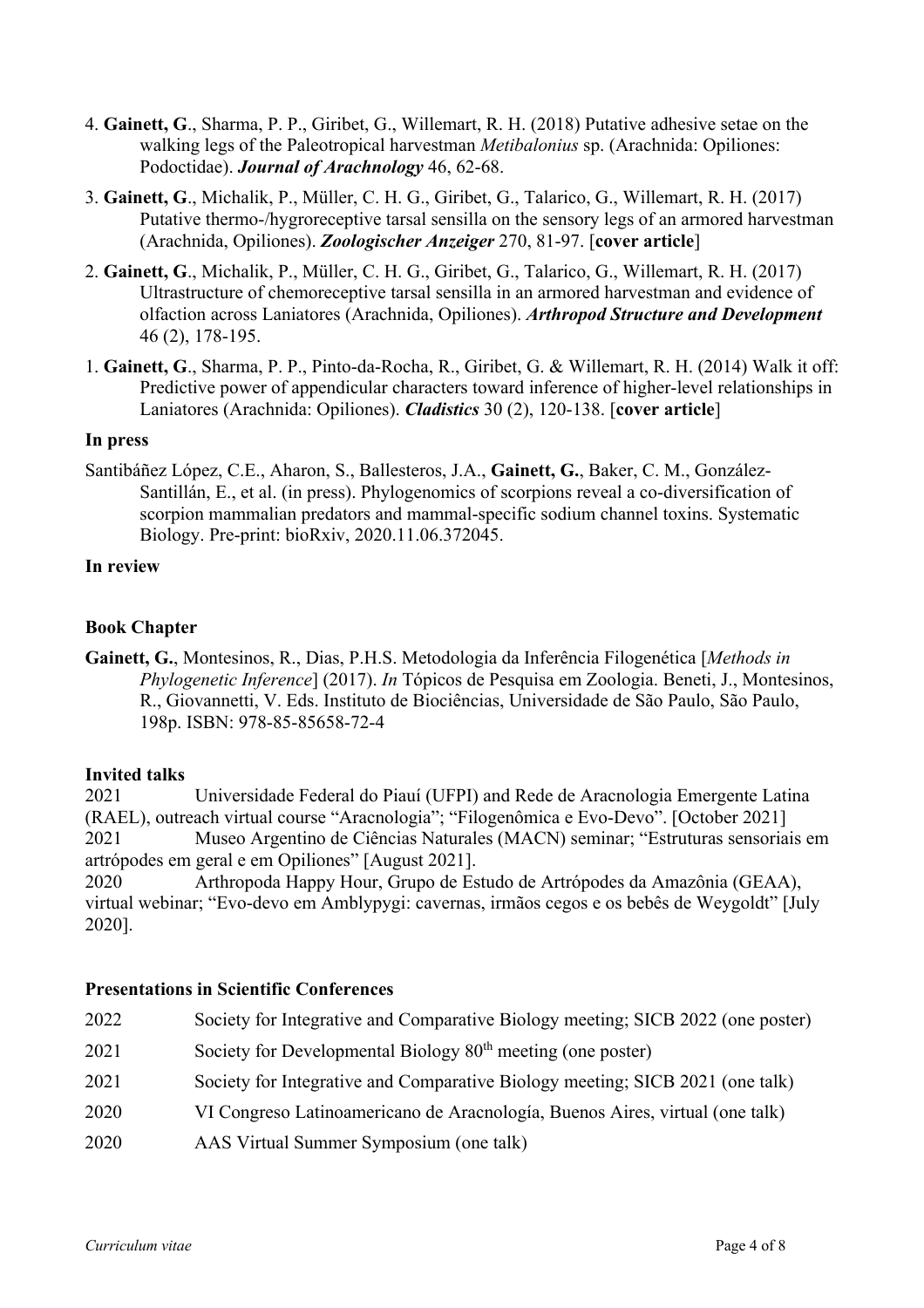| 2019 | International Congress of Arachnology, Christchurch, New Zealand (one talk, one<br>poster)     |
|------|------------------------------------------------------------------------------------------------|
| 2018 | Global Invertebrate Genomics Alliance (GIGA) III, Willemstadt, Curação (one talk)              |
| 2018 | American Arachnological Society Meeting, Ypsilanti, USA (one poster)                           |
| 2016 | International Congress of Arachnology, Golden, USA (one talk, one poster)                      |
| 2015 | 29 <sup>th</sup> European Congress of Arachnology, Brno, Czech Republic (one talk, one poster) |
| 2014 | IV Congreso Latinoamericano de Aracnología, Morélia, México (one talk)                         |
| 2014 | XXX Congresso Brasileiro de Zoologia, Porto Alegre, Brazil (poster)                            |
| 2013 | 19 <sup>th</sup> International Congress of Arachnology, Kentin, Taiwan (one talk)              |
| 2013 | 16 <sup>th</sup> Biology Thematic Week, University of Sao Paulo, São Paulo, Brazil (poster)    |
| 2012 | 15 <sup>th</sup> Biology Thematic Week, University of Sao Paulo, São Paulo, Brazil (poster)    |

# **SCHOLARSHIPS**

| 2015      | Master's Research Scholarship: Scholarship for Research and Study Abroad.<br>The State of São Paulo Research Foundation, FAPESP. Brazil.       |  |
|-----------|------------------------------------------------------------------------------------------------------------------------------------------------|--|
|           | Project: Ultrastructure of sensilla chaetica in the harvestman <i>Heteromitobates discolor</i><br>(Arachnida, Opiliones, Laniatores)           |  |
|           | FAPESP# 2014/07671-0                                                                                                                           |  |
| 2014-2016 | Master's Research Scholarship. FAPESP. Brazil                                                                                                  |  |
|           | Project: Internal morphology of the putative chemoreceptors in <i>Heteromitobates</i><br>discolor (Arachnida, Opiliones, Laniatores)           |  |
|           | FAPESP#2013/23189-1                                                                                                                            |  |
| 2012-2013 | Undergraduate Research Scholarship. FAPESP. Brazil                                                                                             |  |
|           | Project: Sensilla basiconica and falciform hair in Gonyleptoidea (Laniatores,<br>Opiliones): Is there sexual dimorphism in different families? |  |
|           | FAPESP#2012/17483-1                                                                                                                            |  |
| 2011-2012 | Undergraduate Research Scholarship. FAPESP. Brazil                                                                                             |  |
|           | Project: Evolution of tarsal cuticular structures in Laniatores (Arachnida, Opiliones)                                                         |  |

FAPESP#2011/11527-4

# GRANTS AND AWARDS

| 2021 | Student Research Grants Competition, Research Travel, UW-Madison; Funds for<br>attending MBL Embryology course.                 |
|------|---------------------------------------------------------------------------------------------------------------------------------|
| 2021 | Best Student Presentation Award DEDB, oral presentation, Society for Integrative and<br>Comparative Biology meeting (SICB).     |
| 2020 | Runner-up best oral student presentation in "Systematics and Biogeography", VI<br>Congreso Latinoamericano de Aracnología 2020. |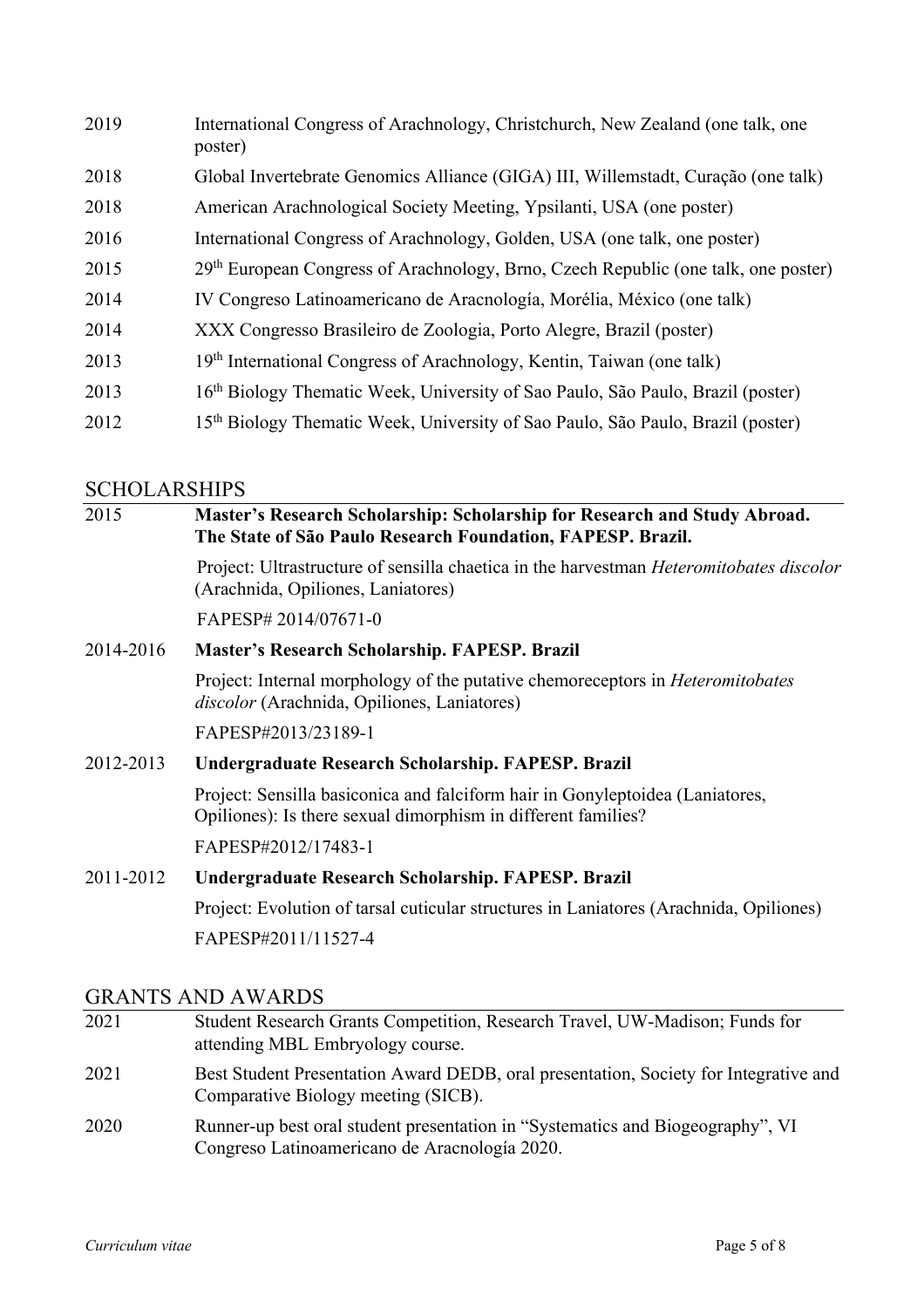| 2020 | John Jefferson Davis Fund, UW-Madison, Integrative Biology. Travel grant for<br>attending SICB 2021 and VI Congreso Latinoamericano de Aracnología (virtual). |
|------|---------------------------------------------------------------------------------------------------------------------------------------------------------------|
| 2020 | Graduate Summer Research Award, John & Virginia Emlen Award Fund for<br>Outstanding Graduate Work, UW-Madison.                                                |
| 2019 | Student Research Grants Competition – Conference Funds for having attended<br>GIGAIII meeting in Curação (2018); UW-Madison.                                  |
| 2019 | Graduate Summer Research Award, John & Virginia Emlen Award Fund for<br>Outstanding Graduate Work, UW-Madison.                                                |
| 2019 | Runner-up best oral student presentation in Morphology, Physiology & Silk. $21th$<br>International Congress of Arachnology, New Zealand.                      |
| 2018 | Laudier Histology Early Career Travel Grant. Grant for attending the 21 <sup>th</sup><br>International Congress of Arachnology, New Zealand.                  |
| 2018 | John Jefferson Davis Fund, UW-Madison, Integrative Biology. Travel grant for<br>attending the International Congress of Arachnology, New Zealand.             |
| 2018 | Oscar and Jan Francke Student Research Fund, International Society of Arachnology                                                                             |
| 2018 | AAS travel grant, American Arachnological Society Meeting, Eastern Michigan<br>University, Ypsilanti, MI, USA.                                                |
| 2018 | Graduate Summer Research Award, John & Virginia Emlen Award Fund for<br>Outstanding Graduate Work, UW-Madison.                                                |
| 2018 | John Jefferson Davis Fund, UW-Madison, Integrative Biology. Travel grant for<br>attending GIGAIII meeting, Curação.                                           |
| 2016 | Laudier Histology Travel Grant. 20th International Congress of Arachnology, Denver,<br>CO, USA.                                                               |
| 2015 | Student Grant for attending the 29th European Congress of Arachnology, Masaryk<br>University and Czech Arachnological Society.                                |
| 2015 | Best poster in Taxonomy and Genetics. 29th European Congress of Arachnology,<br>Masaryk University and Czech Arachnological Society.                          |
| 2013 | Student Grant for attending the 19th International Congress of Arachnology, Kentin,<br>Taiwan.                                                                |
| 2012 | 2 <sup>nd</sup> place prize in academic exposition, 15 <sup>th</sup> Biology Thematic Week, Bioscience<br>Institute, University of São Paulo.                 |

# PEER-REVIEW and EVALUATION

# Journals:

- 2020 Zoologischer Anzeiger
- 2018 Canadian Journal of Zoology
- 2017 Journal of Arachnology
- 2017 Arthropod Structure and Development

Abstract review:

2019 Congresso Brasileiro de Zoologia [Brazilian Congress of Zoology]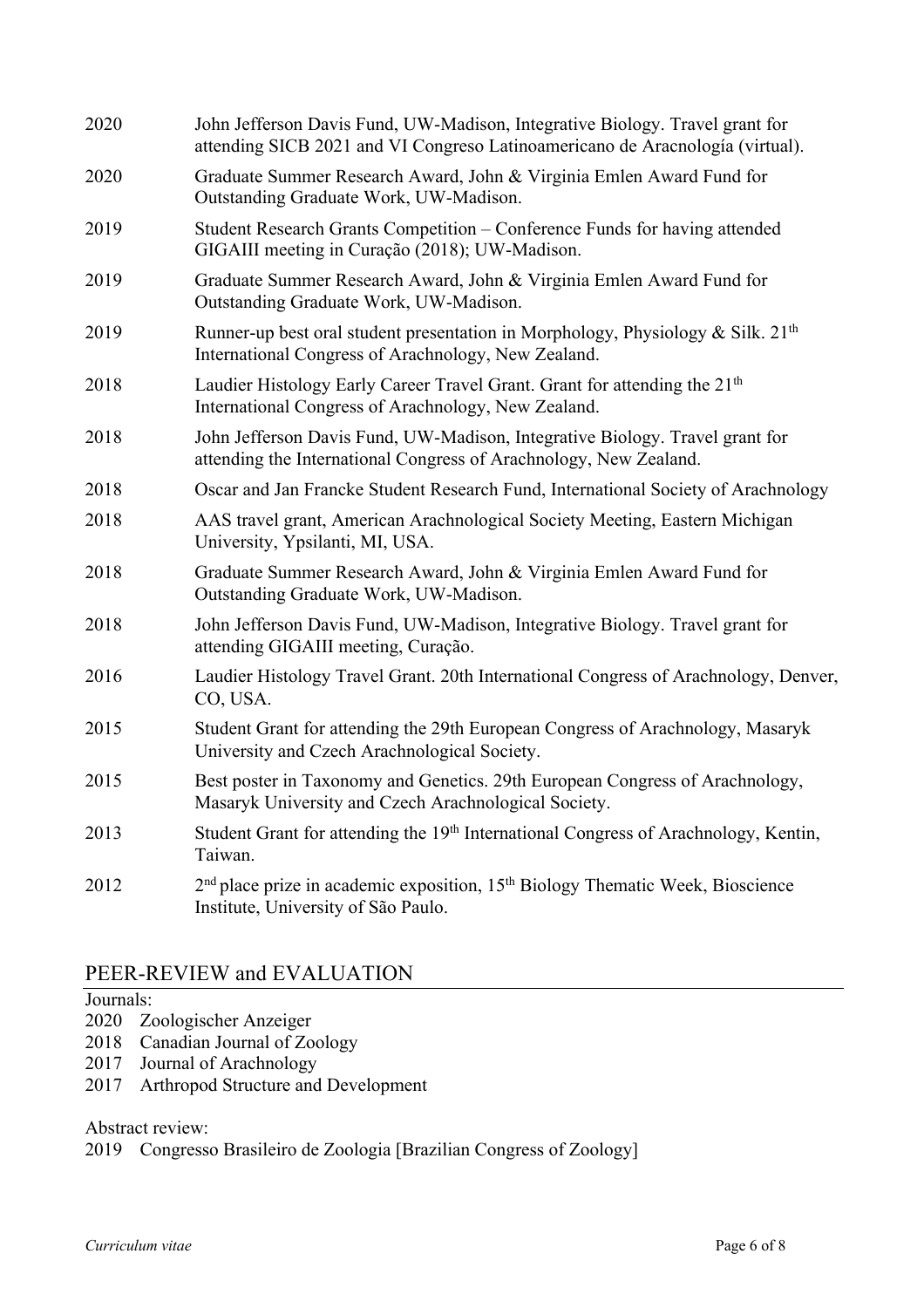Evaluation committee:

2017, 2021 Feira Brasileira de Ciências e Engenharia (FEBRACE) [Brazilian Fair of Sciences and Engineer]

## TEACHING EXPERIENCE

#### **COLLEGE LEVEL**

Graduate Teaching Assistantship

- 2019 Zoo300/Zoo301: Invertebrate Biology and Evolution/Lab (University of Wisconsin-Madison, USA)
- 2018 Zoo300/Zoo301: Invertebrate Biology and Evolution/Lab (University of Wisconsin-Madison, USA)
- 2014 BIZ 0213: Invertebrates (University of Sao Paulo, Brazil)

Undergraduate Teaching Assistantship

- 2013 BIZ 0213: Invertebrates (University of Sao Paulo, Brazil)
- 2013 BIZ 0426: Arachnology (University of Sao Paulo, Brazil)

### Courses Given

- 2016 IV Curso de Verão em Zoologia (*4th Summer Course in Zoology*) (University of Sao Paulo, Brazil); Lectures: "Introduction to Systematics", "Introduction to Electron Microscopy"
- 2015 III Curso de Verão em Zoologia (*3rd Summer Course in Zoology*) (University of Sao Paulo, Brazil); Lecture: "Methods in Phylogenetic Inference"
- 2014 II Curso de Verão em Zoologia (*2nd Summer Course in Zoology*) (University of Sao Paulo, Brazil); Lecture: "Harvestmen Systematics"

## OUTREACH

| 2020 | Darwin Day outreach event for elementary school children, at UW-Madison                               |
|------|-------------------------------------------------------------------------------------------------------|
| 2019 | Mini-lectures with live arthropods at Centro Hispano's "Juventud" after school, Toki                  |
|      | Middle School, Madison, WI                                                                            |
| 2017 | Darwin Day outreach event for elementary school children, at UW-Madison                               |
| 2016 | VIII Simpósio do Cientista Aprendiz [8 <sup>th</sup> Symposium of Science Apprentice], Colégio        |
|      | Dante Alighieri, São Paulo, Brazil                                                                    |
|      | I was a volunteer participating of the examining committee of scientific initiation projects of 12-16 |
|      | years old students                                                                                    |
|      | $E.1, D.$ $\therefore$ (2010 $E.1, E.2$ ), $D.1, E.1$ , $D.1, E.2, D.1$ , $D.1, E.2, D.1$             |

Feb-Dec/2010 Estação Biologia [Biology Station], University of Sao Paulo. I was a volunteer of this extension project, which receives students from primary and secondary schools at the Biosciences Institute of USP, with educational and science reach purposes. I helped receiving the students and conducting pedagogic activities to diffuse Biology.

## ORGANIZING COMMITEE

2016 IV Curso de Verão em Zoologia (*4th Summer Course in Zoology*) (University of Sao Paulo) 2015 III Curso de Verão em Zoologia (*3rd Summer Course in Zoology*) (University of Sao Paulo) 2013 XXXI Encontro Anual de Etologia [*31st Annual Meeting of Ethology*], Sao Paulo, Brazil